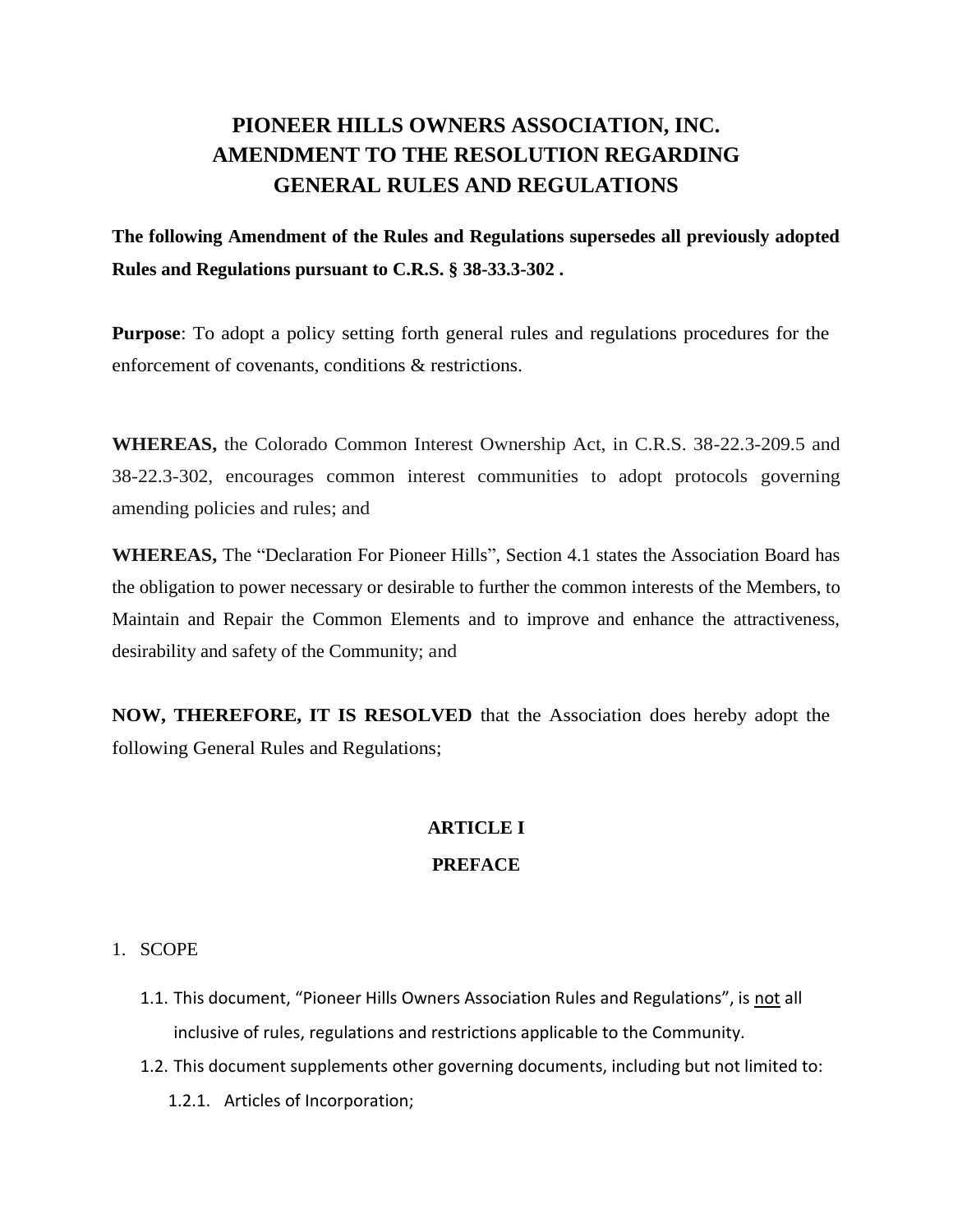- 1.2.2. Community Declarations, as amended;
- 1.2.3. The Bylaws;
- 1.2.4. Various Policies as created by the Board of Directors
- 2. VIOLATIONS AND DISPUTE RESOLUTION
	- 2.1. Violations will be handled in accordance with:
		- 2.1.1. "Amended Resolution of the Pioneer Hills Owners Association, Inc. Regarding Policies and Procedures for Covenant Enforcement" ("Policy for Covenant Enforcement");
		- 2.1.2. "Amended Resolution of the Pioneer Hills Owners Association, Inc. Regarding Dispute Resolution" ("Policy for Dispute Resolution").
- 3. ADDITIONAL SPECIFIC RULES DOCUMENTS
	- 3.1. Architecture and Landscape
		- 3.1.1. "Architectural and Landscape Design Rules"
	- 3.2. Swimming Pool
		- 3.2.1. "Pool Rules and Regulations"
	- 3.3. Satellite Dishes and Antennas
		- 3.3.1. OTARD
		- 3.3.2. Amateur
		- 3.3.3. Citizens Band Radio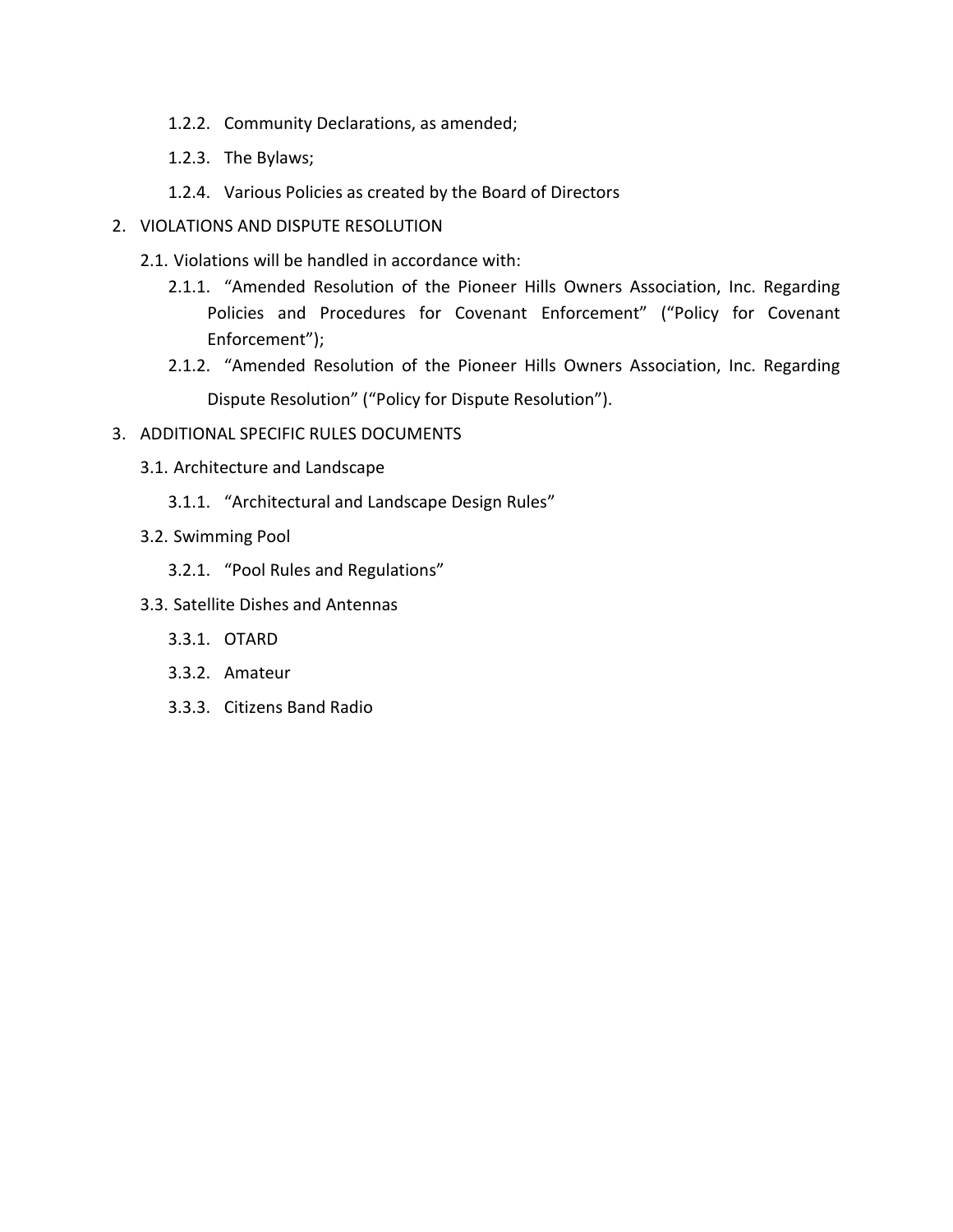#### **ARTICLE II**

#### **RULES AND REGULATIONS**

## **1. Pets**

1.1. Rules already exist under Article 11.4 of the Community Declarations.

#### **2. Garage/Estate Sales**

- 2.1. Garage/Estate and related sales are not allowed in Townhome or Paired Home neighborhoods.
- 2.2. The following applies to the Single family Neighborhood I:
	- 2.2.1. All items forsale are personal household goods;
	- 2.2.2. No items shall have been purchased for re-sale;
	- 2.2.3. The sale is held in such a manner so as to not disturb other residents of the community;
	- 2.2.4. Sales must be limited to two (2) times per year per household;
	- 2.2.5. Sale days are limited to two (2) consecutive days;
	- 2.2.6. Sale times cannot begin prior to 8:00am and must close no later than 6:00pm;
	- 2.2.7. Any and all advertising must be removed no later than the end of the last sale day.

#### **3. BBQ's, Grills, Smokers**

- 3.1. Fire safety measures shall be adhered to in locating devices;
- 3.2. Devices must be supervised at all times;
- 3.3. ONLY "ANSI/UL Outdoor Certified" devices are permitted outdoors;
- 3.4. Single Family Neighborhoods (NI and NIV)
	- 3.4.1. Only gas or electric BBQ's/grills are permitted;
	- 3.4.2. Devices must be contained within the rear yard;
	- 3.4.3. Devices must be located no closer than eight (8) feet from a property line.
- 3.5. Townhome Neighborhoods (NII, NIII)
	- 3.5.1. Any device that utilizes chips, pellets, coals or other materials that produce embers is prohibited;
	- 3.5.2. Use is restricted to ONLY rear decks;
	- 3.5.3. Devices are prohibited on all common areas and limited common areas.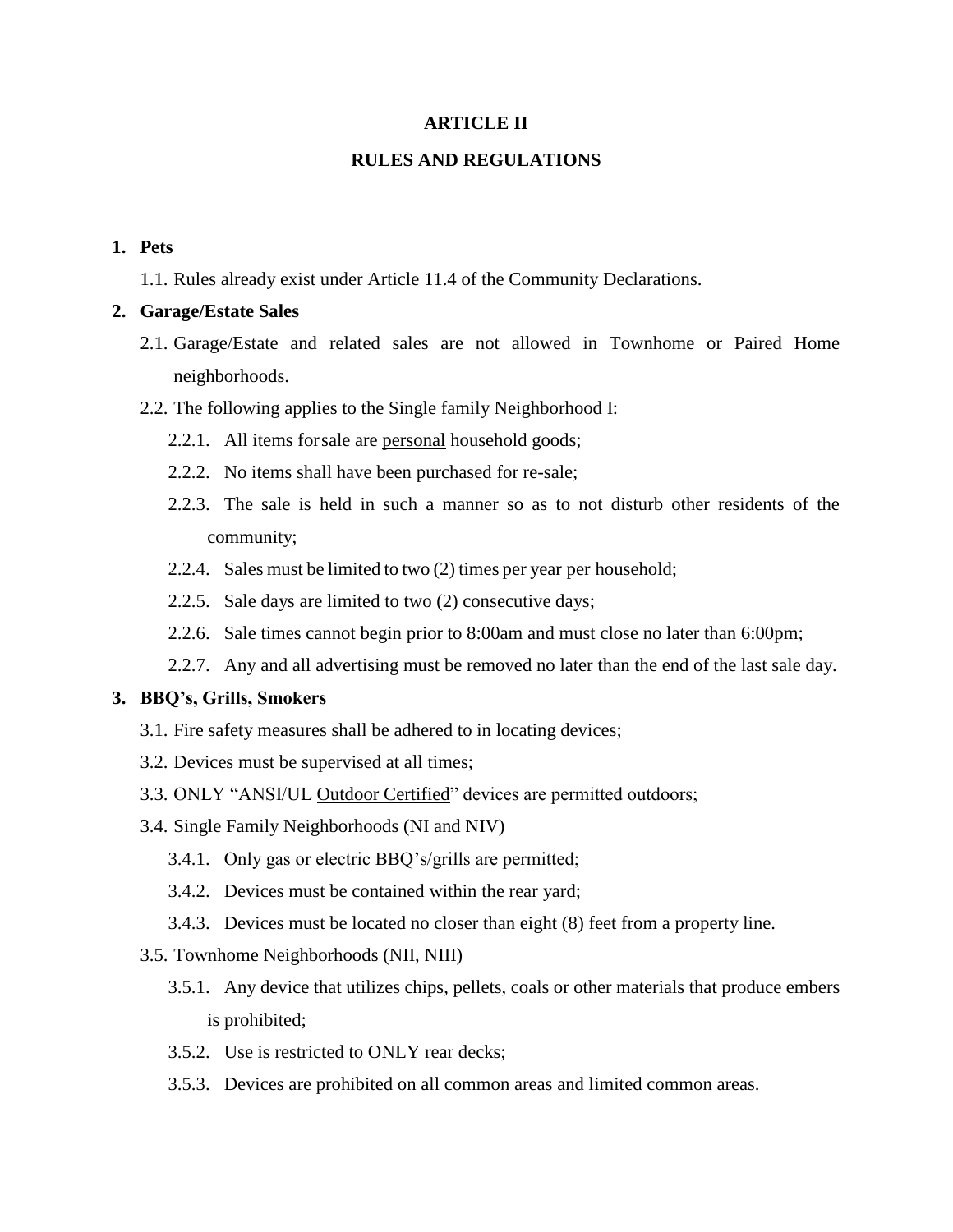#### **4. Chimineas, Fire Pits, Outdoor/Patio Heating Devices**

- 4.1. Fire safety measures shall be adhered to in locating and supervising the use of such devices.
- 4.2. ONLY "ANSI/UL Outdoor Certified" devices are permitted outdoors;
- 4.3. Single Family Neighborhoods (NI and NIV)
	- 4.3.1. Devices must be contained within the rear yard;
	- 4.3.2. Devices must be located no closer than eight (8) feet from a property line.
- 4.4. Townhome and Paired Home Neighborhoods (NII, NIII and NIV)
	- 4.4.1. Any device that utilizes chips, pellets, coals or other materials that produce embers is prohibited;
	- 4.4.2. Device use is restricted to ONLY rear decks;
	- 4.4.3. Devices are prohibited on all common areas and limited common areas.

#### **5. Trash/Recycle**

- 5.1. Trash/Recycle collection is contracted for the community by the Association. Homeowners are not permitted to independently contract for such service.
- 5.2. Trash/Recycle containers cannot be placed out earlier than 5:00pm the prior to pick up. [Aurora Municipal Code § 114-29(c)]
- 5.3. Trash/Recycle containers must be removed and placed back in storage with 12 hours of collection. [Aurora Municipal Code §114-29(c)]
- 5.4. Except when placed for pickup in accordance to the Paragraphs 2 and 3, above, trash/recycle containers shall be placed behind a privacy fence or in a garage. [Aurora Municipal Code § 114-27(a)]
- 5.5. Trash/recycle must be contained, bundled, boxed, or otherwise packaged such that it will not be accidentally dispersed by wind.
- 5.6. Dumpsters and roll-offs are not permitted without prior approval from the Architectural Review Committee and will be removed immediately by the Association at homeowner's expense without prior approval.

# **6. Signs and Signage**

#### 6.1. General

6.1.1. The following is in addition to restrictions found at Article 11.6(a) of the Community Declarations;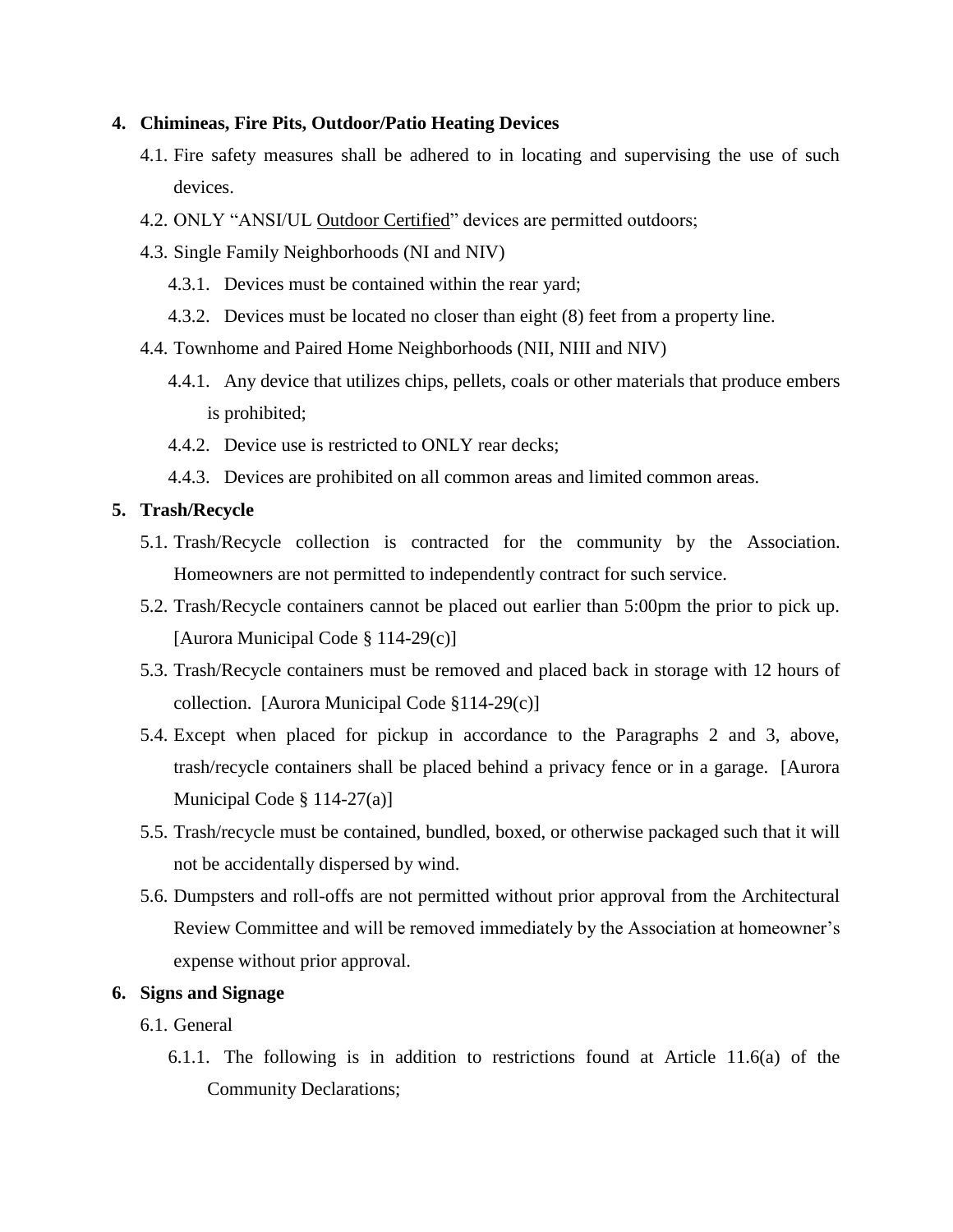- 6.1.2. No animated, backlit or front-illuminated signs are permitted.
- 6.1.3. All other signs require the prior written approval of the Committee or as otherwise expressly permitted by law.

#### 6.2. Business

6.2.1. No signs advertising or otherwise indicating that a business is being conducted within a home are permitted;

## 6.3. Political

- 6.3.1. The following is in addition to restrictions found in the Act at C.R.S. § 38-33.3-  $106-5(c)$ ;
- 6.3.2. Must remain within owner's property lines;
- 6.3.3. Political signs may NOT be placed on any common or limited common area

#### **7. Seasonal Decorations**

- 7.1. Materials must be in good taste as deemed solely by the Board of Directors;
- 7.2. December holiday lighting may be commercially installed as early as November  $1<sup>st</sup>$  but may not be lit until the day after Thanksgiving;
- 7.3. With the exception lighting described in 7.2, above, no decorations may be installed earlier than 30 days prior to the holiday and must be removed within 30 days following the holiday;
- 7.4. Sensitivity to light levels should be applied when installing decorative holiday lighting;
- 7.5. Spotlights may not be directed toward neighboring homes;
- 7.6. Decorations for any other holiday may be displayed no more than two (2) weeks prior to the holiday and must be removed within one (1) week following the holiday.

## **8. Lights and lighting**

- 8.1. The following is in addition to restrictions found at Article 11.6(g) of the Community Declarations;
- 8.2. General
	- 8.2.1. No light shall be emitted from any Lot which is unreasonably bright or causes unreasonable glare.
	- 8.2.2. All exterior lighting must be approved by the Committee prior to installation and also must be in accordance with the following guidelines: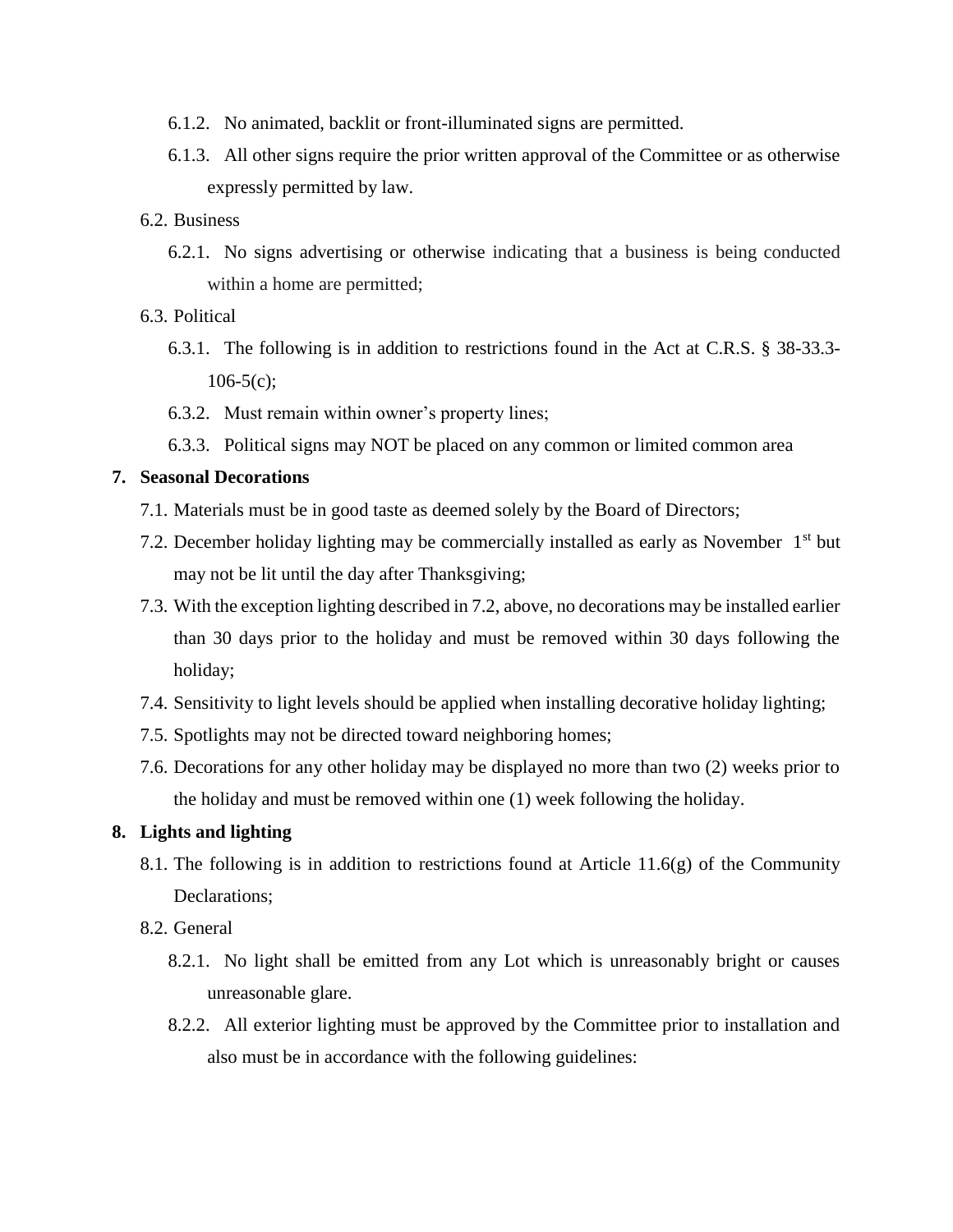- 8.2.2.1. All lighting, including any security type fixture, must be directed downwards and the light "cone" created must be contained within the property boundaries to avoid a glare source to neighboring properties
- 8.2.2.2. Walkway lighting must be directed to the ground and shall not exceed 24" in height
- 8.2.2.3. Lighting fixtures shall match other exterior fixtures so as to be less obtrusive.
- 8.3. Townhome and Paired Home Neighborhoods
	- 8.3.1. Homeowners are responsible for the immediate and exact replacement of bulbs in the exterior light fixtures on garages.

## **9. Vehicles and Parking**

9.1. Vehicles and parking are addressed in the Community Declarations, ARTICLE XI Paragraph 11.7 and ARTICLE XII Paragraph 12.6(d).

## **10. Business Activities/Residential Uses**

- 10.1. The following is in addition to restrictions found at Article 11.3 of the Community Declarations;
- 10.2. Notwithstanding the foregoing, however, Owners may conduct business activities within their homes provided that all of the following conditions are satisfied, as determined by the Board:
	- 10.2.1. The business conducted is clearly secondary to the residential use of the home and is conducted entirely within the home;
	- 10.2.2. The existence or operation of the business is not detectable from outside of the home by sight, sound, smell or otherwise, or by the existence of signs indicating that a business is being conducted;
	- 10.2.3. The business does not result in an undue volume of traffic or parking within the Community;
	- 10.2.4. The business conforms to all zoning provisions and is lawful in nature;
	- 10.2.5. The business conforms to all Association rules and regulations and policies and procedures;

#### **11. Decks & Patios**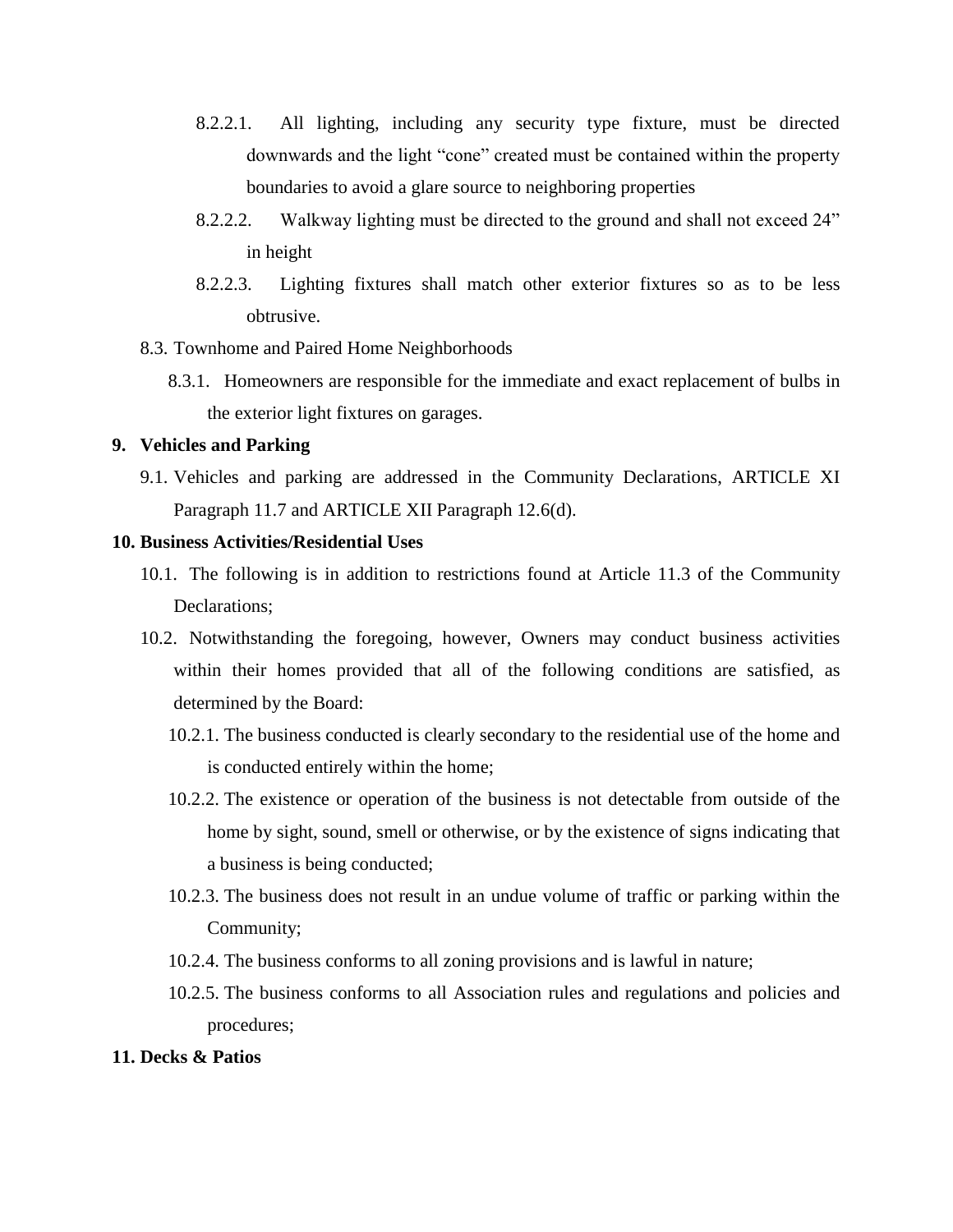- 11.1. Only furniture and fixtures designed for outdoor deck or patio use may remain on the deck or patio when not in use. Unacceptable furniture includes, but is not limited to, indoor couches, chairs and tables;
- 11.2. All items on patios and decks must be maintained in acceptable repair and appearance;
- 11.3. The storage of household items, including indoor appliances, on decks and patios is prohibited;
- 11.4. Storage benches or boxes made of materials specifically designed for outdoor patio storage of cushions, etc., and not exceeding 32" in height are allowed;
- 11.5. The overnight storage of toys, bicycles, etc. on patios and decks is prohibited;
- 11.6. The storage of trash, trash cans or trash receptacles on patios and decks is prohibited;
- 11.7. Rugs, clothing or any other household items shall not be hung from any window, balcony, or deck;
- 11.8. Any equipment that issubject to flight in high winds must be properly anchored to the patio or deck or otherwise stored safely;
- 11.9. Over-sized umbrellas must be secured to the floor of the patio or deck and closed when not in use and unattended.
- 11.10. Deck or party lights, must comply with Article 11.6(g) of the Community Declaration of Pioneer Hills which requires low voltage wattage which is not to be unreasonably intrusive to the neighbors around you and must be extinguished no later than 10:00 p.m.
- 11.11. Radios, music or T.V. volumes should be kept at a level as to not unreasonably disturb neighbors, and must be muted to very low volume by 10:00 p.m.
- 11.12. No unattended animal shall be allowed on any deck or patio and shall not be tied to a deck or patio or allowed free use of a deck or patio without proper supervision.
- 11.13. The use of a patio or deck as a pet potty or relief area is prohibited.
- 11.14. No pet waste of any kind is allowed on any patio or deck. If defecation occurs, pet waste must be removed immediately.
- 11.15. TRANFERRING TO OR LEAVING PET WASTE ON COMMON PROPERTY WILL RESULT IN A FINE.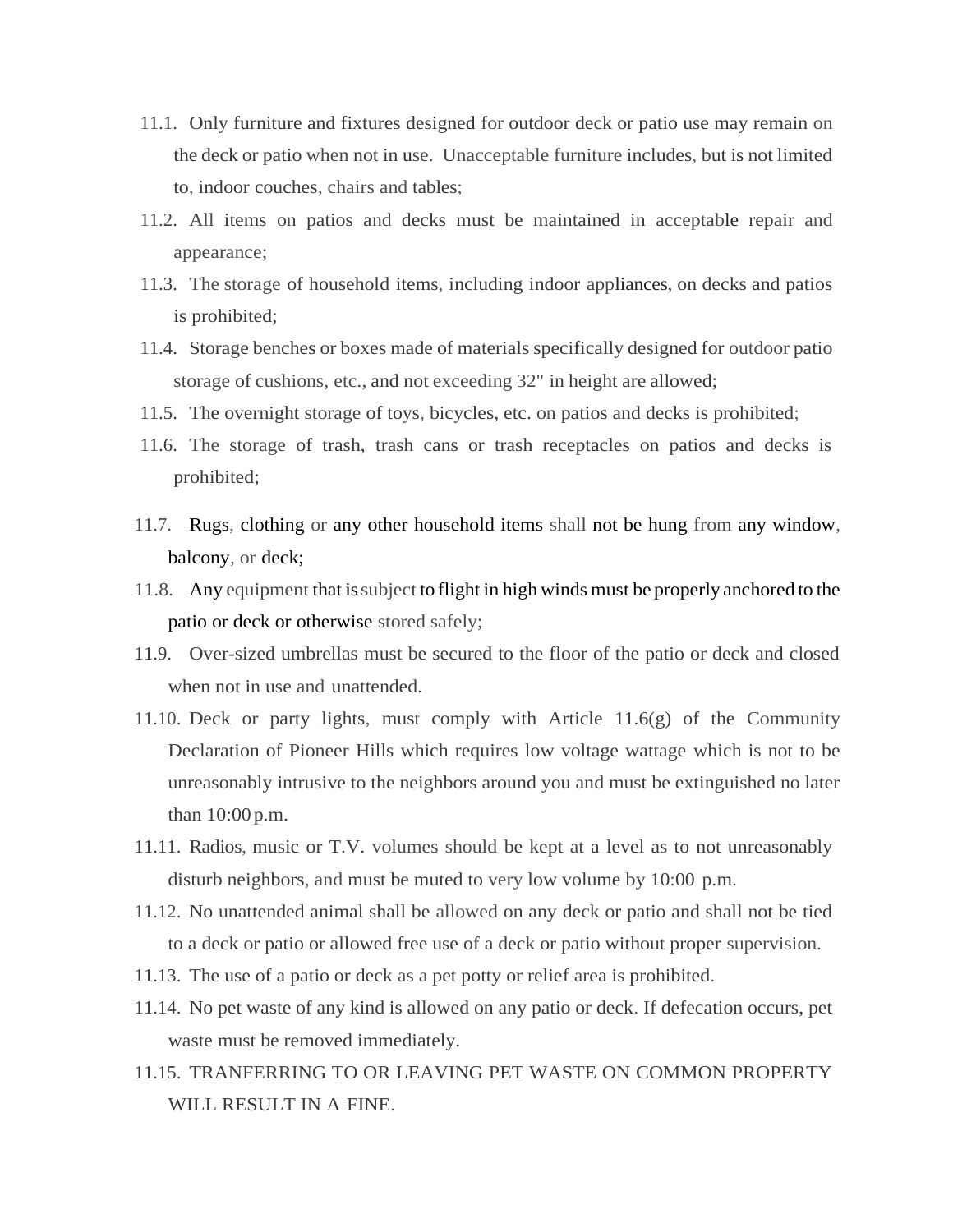- 11.16. No litter box, dog house, pet house, or pet food storage bins will be allowed on any patio or deck.
- 11.17. Food or water for pets shall not be unattended on a patio or deck.
- 11.18. Wildlife seed or food on patios and decks is prohibited.

( signatures on next page )